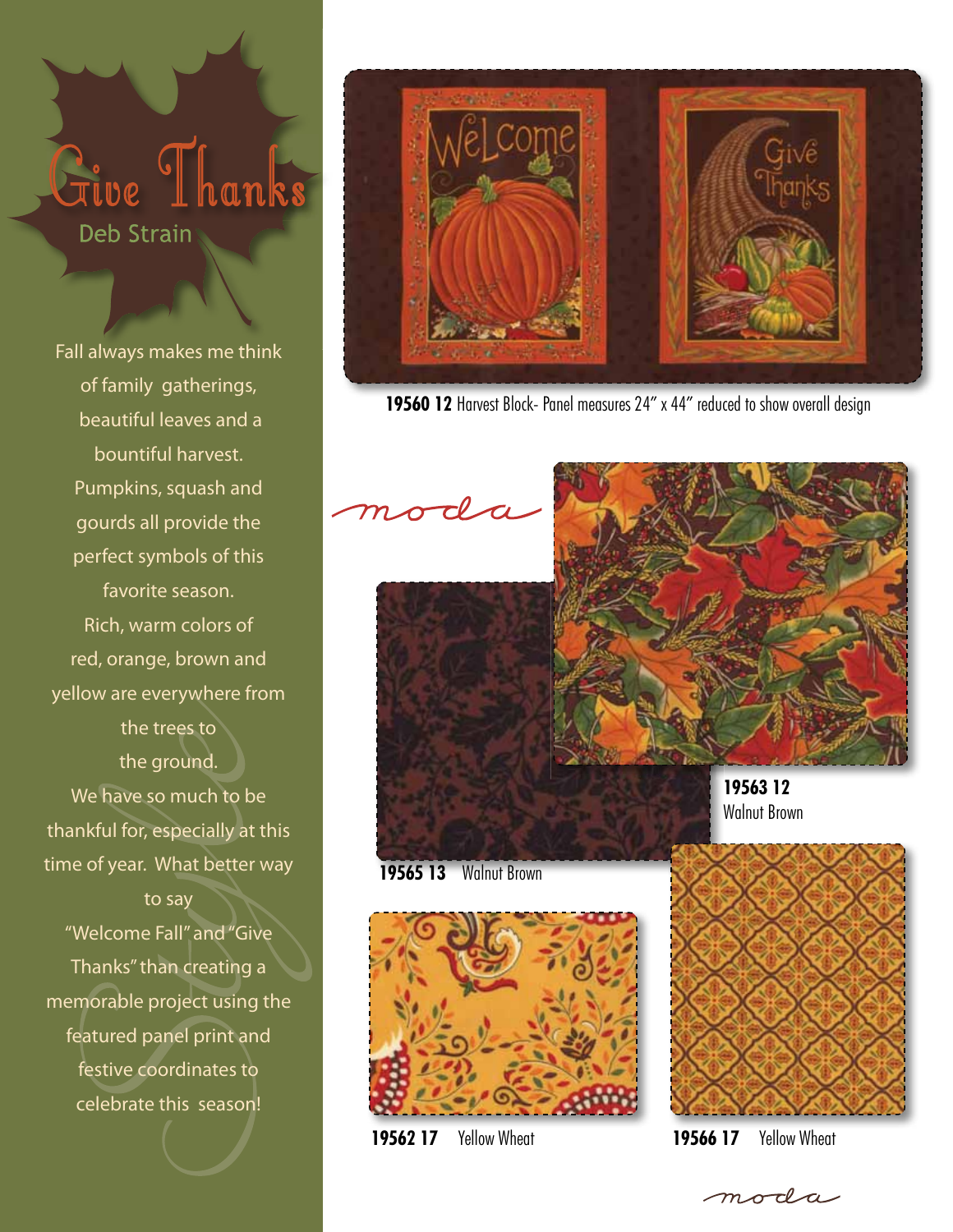

**19564 17\*** Yellow Wheat



**19565 17** Yellow Wheat



**19568 23** Yellow Wheat



titude Gratitude Gratitude Gratitude **NESS THANKFULNESS TH** titude Gratitude Gratitude Gratitude & **NESS THANKFULNESS TH** titude Gratitude Gratitude Gratitude & THANKFULNESS TH **VESS** Bureado Bureado Burtitudo





**19561 17\*** Yellow Wheat **19563 15** Moss Green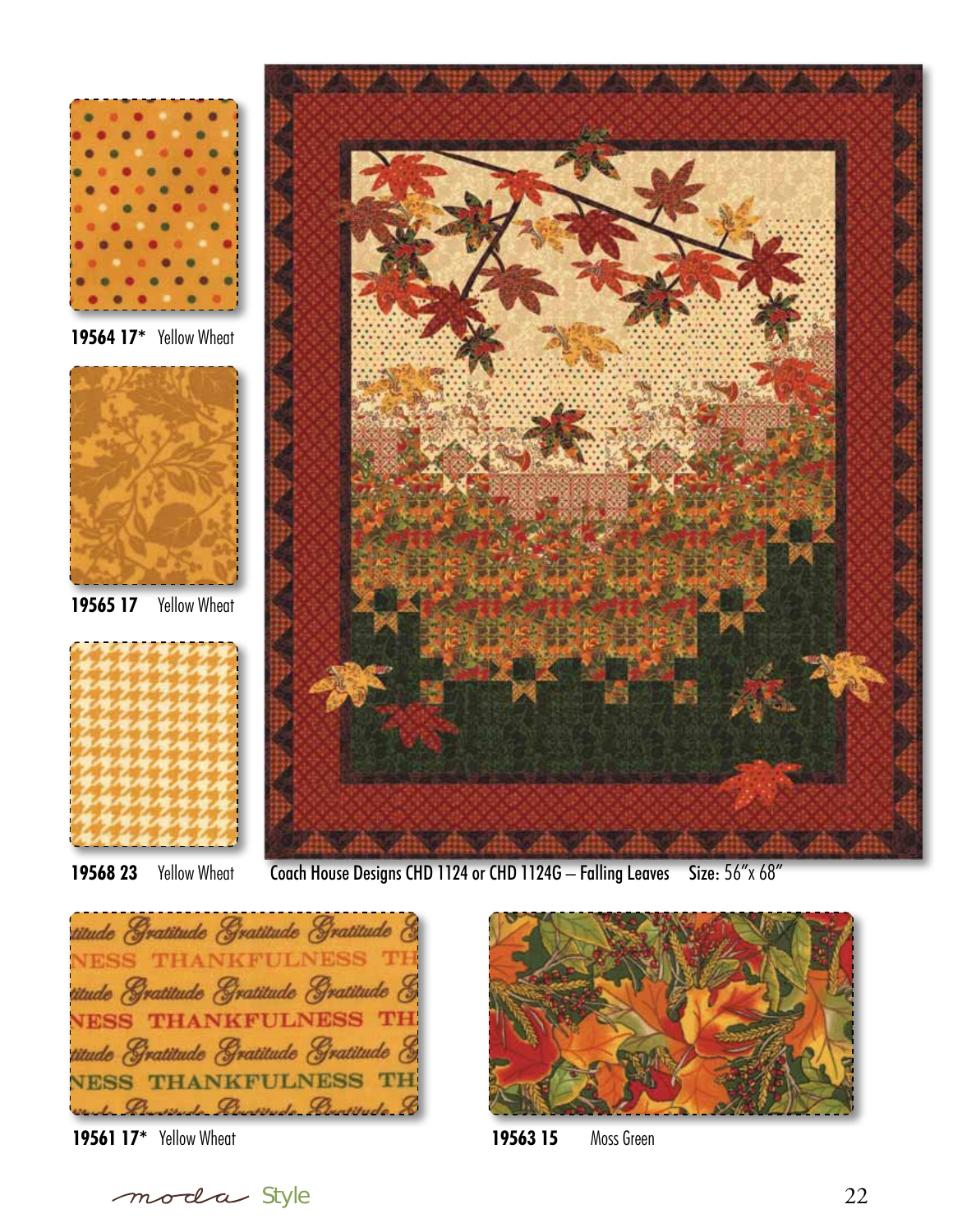

**19560 11**Harvest Block- Panel measures 24" x 44" reduced to show overall design



**19568 14\*** Walnut Pumpkin







**19562 11** Harvest Black **19563 11\*** Harvest Black



**19568 16** Vanilla Pumpkin

**19564 12** Pumpkin Orange

Learn more at debstrain.com Inside the Studio – debstrain.blogspot.com







**19565 12\*** Pumpkin Orange **19562 12\*** Pumpkin Orange **19561 12** Pumpkin Orange